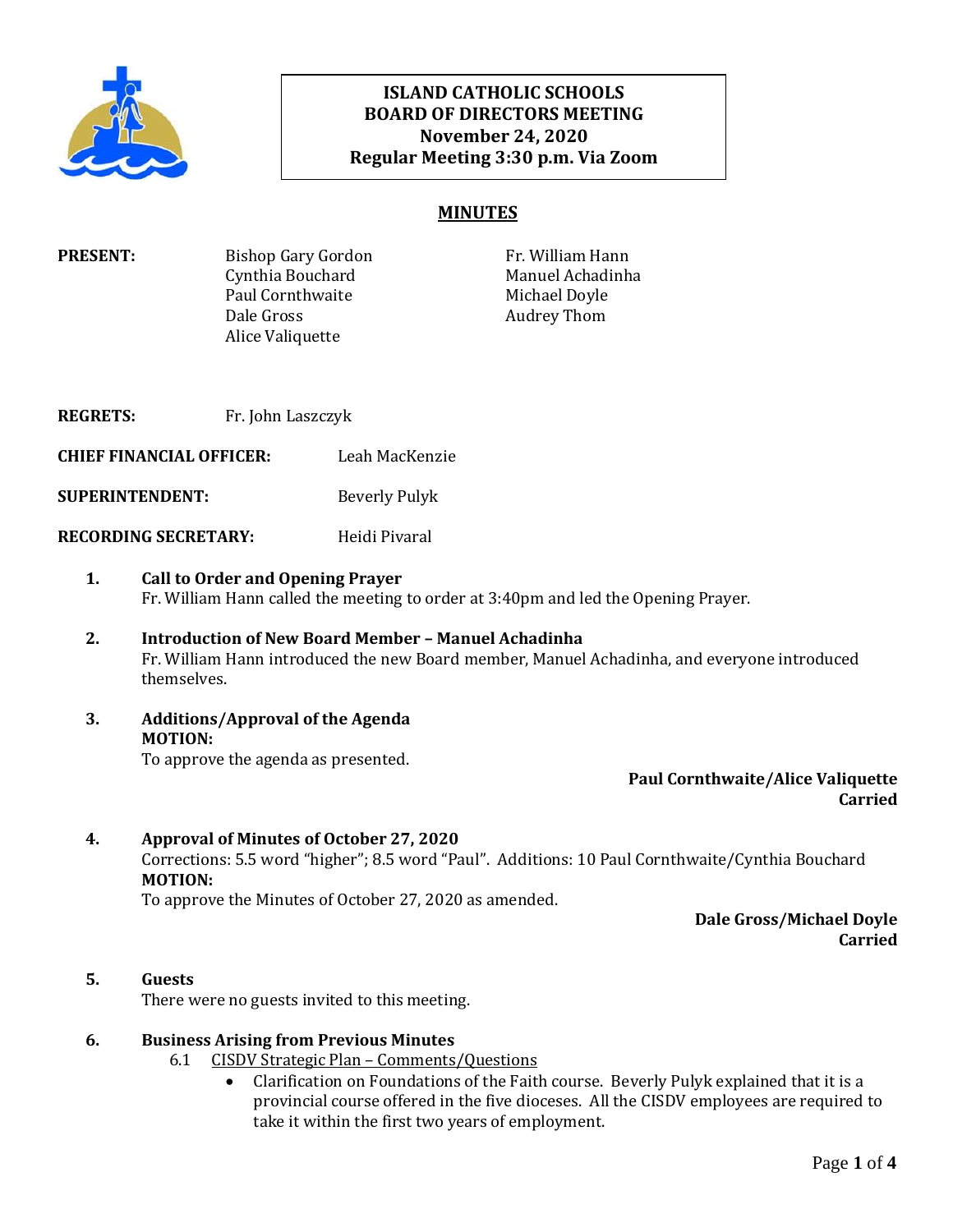- Comments shared about importance of marketing to pre-schools in the community.
- Beverly Pulyk suggested that Board members start thinking about our priorities for the next 3 to 5 years. It is important to be flexible based on what happens in society. Other comments: beneficial to have a broad range of stakeholders at the planning session, people from different backgrounds, and someone qualified to lead the planning stage.

## 6.2 Update on Exit Survey RE: Queen of Angels

Audrey Thom, Alice Valiquette and Michael Doyle reached out to the families who left the school. They are in the process of colleting the results and will report to the Board of Directors at the next meeting. Michael Doyle commented that it was beneficial to talk to the families.

### 6.3 Update on offer to purchase St. Joseph's School (Chemainus)

Leah MacKenzie has been meeting with a group from the parish and the intentional society. She had planned to speak to the parish but the meeting was cancelled due to the pandemic. A member of Parish Council approached a developer that has properties around the area and might be interested in the property. Leah MacKenzie will have further conversation with the developer. Discussion took place.

## 6.4 Policies 425 & 427

 Policy 425 – The current policy was shared on the screen and Beverly Pulyk explained the suggested changes. Discussion took place. **ACTION:**

Policy 425 will be updated to reflect discussion and brought back to the Board of Directors for final approval.

• Policy 427 – The current policy was shared on the screen and Beverly Pulyk explained the suggested changes. Discussion took place. **ACTION:**

Policy 427 will be updated to reflect discussion and brought back to the Board of Directors for final approval.

Beverly Pulyk and Leah MacKenzie to have conversation with WorkSafeBC regarding return to work plans for employees; this may affect policy revision.

# 6.5 CISDV Board – Wording on Requirements of Nominee

Audrey Thom and Alice Valiquette offered to help with this task.

## **7. Correspondence**

7.1 St. Patrick's Local School Council

St. Patrick's Local School Council is requesting a one year extension for two members who finished their second term. The pandemic and ability to acquire candidates has been difficult to fill the two positions. Discussion took place.

#### **MOTION:**

To approve the request of the St. Patrick's Local School Council for the two members to stay on Council for one additional year due to the pandemic.

### **Audrey Thom/Manuel Achadinha Carried**

7.2 Letter from Superintendent

Beverly Pulyk read her letter of resignation/retirement. She advised to post the job as soon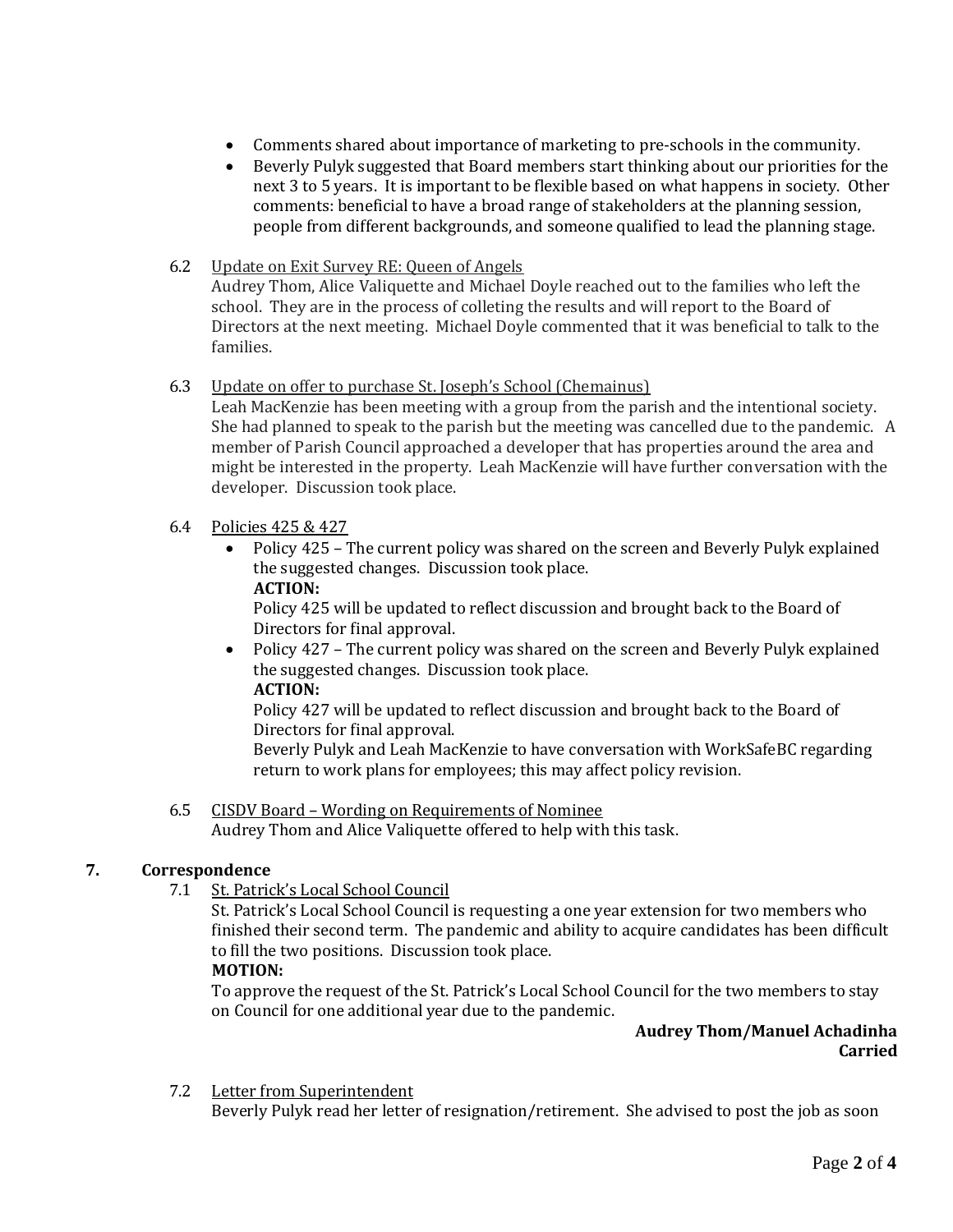as possible. Fr. William Hann thanked her for her dedication. Board members acknowledge the great job that she has been doing Bishop Gary recommended that Fr. William Hann chair a Selection Committee and have the job posting out as soon as possible. He will meet with Cynthia Bouchard and Beverly Pulyk tomorrow. The job posting will be posted across the country and also internationally (i.e. England, Australia and New Zealand).

#### **8. New Business**

8.1 International Student Fees - Next 2 Years

Beverly Pulyk presented the international student fees for 2021-22 and 2022-23. Discussion took place.

## **ACTION:**

Beverly Pulyk and Leah MacKenzie will update language as suggested. **MOTION:**

To approve the international student fees as presented.

#### **Alice Valiquette/Michael Doyle Carried**

#### 8.2 February 12 Professional Development

Beverly Pulyk shared that February 11 & 12 professional development days planned was for all CISDV employees to join the conference organized by the Catholic Independent Schools of the Archdiocese of Vancouver in person. Due to the pandemic, the pro-d will be virtual and they will not be holding virtual activities on February 12. The Board of Directors supports the idea of allowing CISDV staff to have a wellness day on February 12.

#### 8.3 Thank You to Outgoing Board Member

Beverly Pulyk thanked Paul Cornthwaite for his dedication, commitment and the work that he has done for six years as a Board member. He thank everyone for their support.

#### **9. Reports**

#### 9.1 Superintendent's Report

Beverly Pulyk highlighted items on her report. Bishop Gary Gordon would like to see some data on how the Catholic Worldview is infused into the new BC Curriculum.

#### 9.2 Finances

Leah MacKenzie gave a verbal report and will provide an update at the next meeting. She would like to peruse the option of applying for the Canadian Emergency Wage Subsidy (CEWS) Program. Earlier this year, in consultation with KPMG, we were advised that independent schools did not qualify for this federal program. She suggests we acquire a tax opinion from a BC tax lawyer. Discussion took place.

### **ACTION:**

Leah MacKenzie has authorization from the Board of Directors to acquire a tax opinion and to move forward in applying for CEWS if the opinion is favorable.

Based on a question raised last meeting, Beverly Pulyk reported back that the difference in security costs for St. Patrick's School compared to the other schools is because School contracts a company to complete daily monitoring of their grounds (this is not the case with other schools).